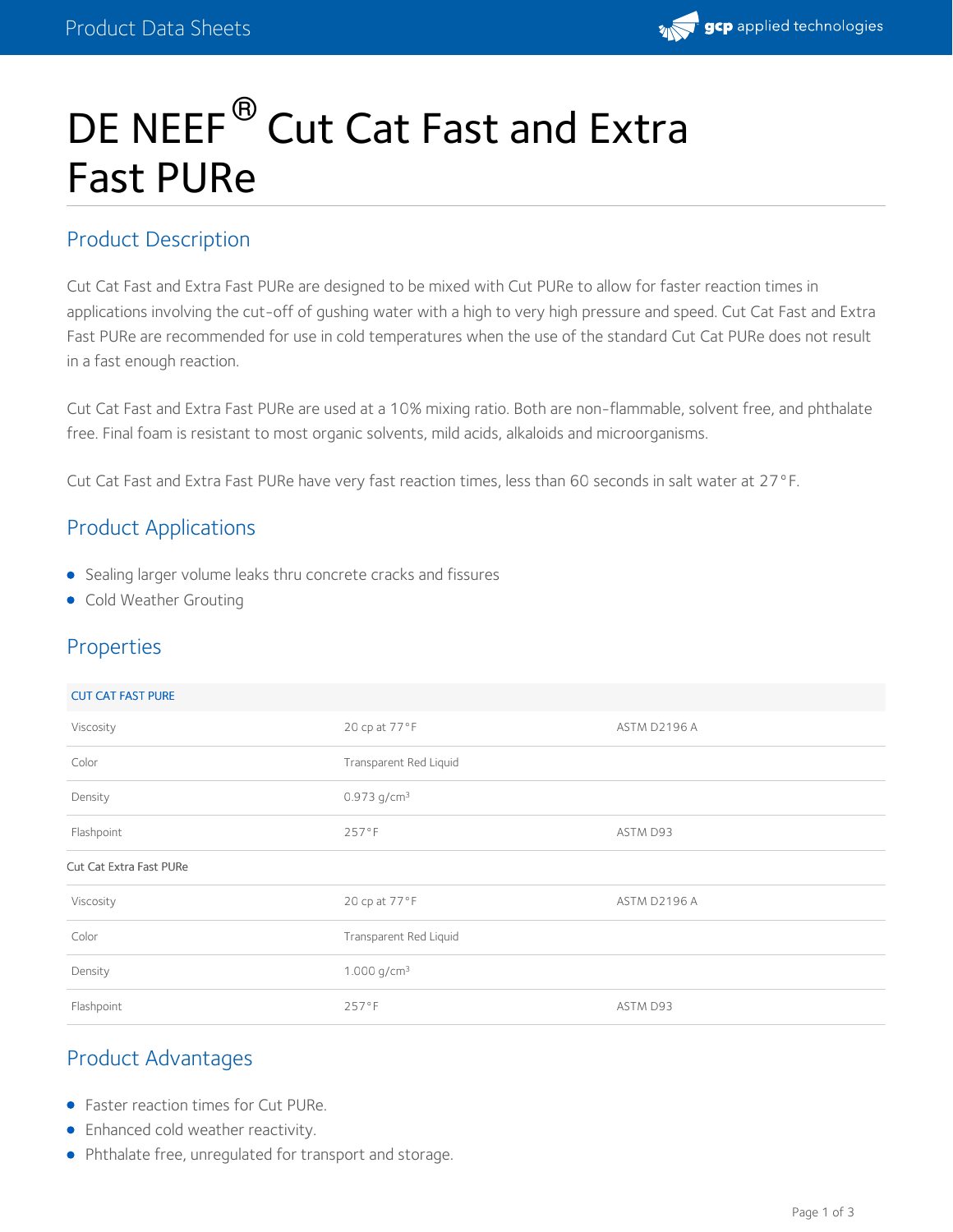

#### Installation Guidelines

Warning: Consult the Technical Data Sheets and SDS before using.

Installation Instructions: For detailed installation instructions refer to the DE NEEF® technical data sheet for Cut PURe.

- **1.** Shake catalyst can 2-3 minutes.
- **2.** Do not pour catalyst directly into original grout container.
- **3.** Pour the desired amount of Cut PURe into a clean pail.
- Measure the appropriate amount of Cut Cat Fast or Extra Fast and pour it into the grout and stir until adequately mixed. **4.**
- Never use more than the 10% of Cut Cat Fast or Extra Fast. Excess acceleration will cause vigorous expansion that is prone to shrinkage. **5.**

During injection the grout will follow the path of least resistance.

When the material has stopped penetrating it will continue to expand against the confines of the crack/joint and compress within itself, forming a very dense, closed cell material stopping the leak.

Extreme conditions: For application procedures in extreme temperatures and specific environments or equipment recommendations call the DE NEEF® Technical Service Department.

**Cleaning:** Clean all tools and equipment which have been in contact with the resin with DE NEEF® Washing Agent before resin has cured. Products should be disposed of according to local, state, and federal laws.

## Packaging & Handling

Cut Cat Fast and Extra Fast PURe:

- 32 oz. metal cans.
- 5.0 gallon metal pail

Cut Cat Fast and Extra Fast PURe are sensitive to moisture and should be stored in the original containers in a dry area. Storage temperature must be between 40°F and 90°F. Once the packaging has been opened, the useful life of the material is greatly reduced and should be used as soon as possible.

Shelf life: 2 years.

#### Health and Safety

Always use protective clothing, gloves and goggles consistent with OSHA regulations. Avoid eye and skin contact. Do not ingest. Refer to SDS. For emergencies, call CHEMTREC 1-800-424-9300.

#### Limitations

Please do not exceed the recommended catalyst ratio.